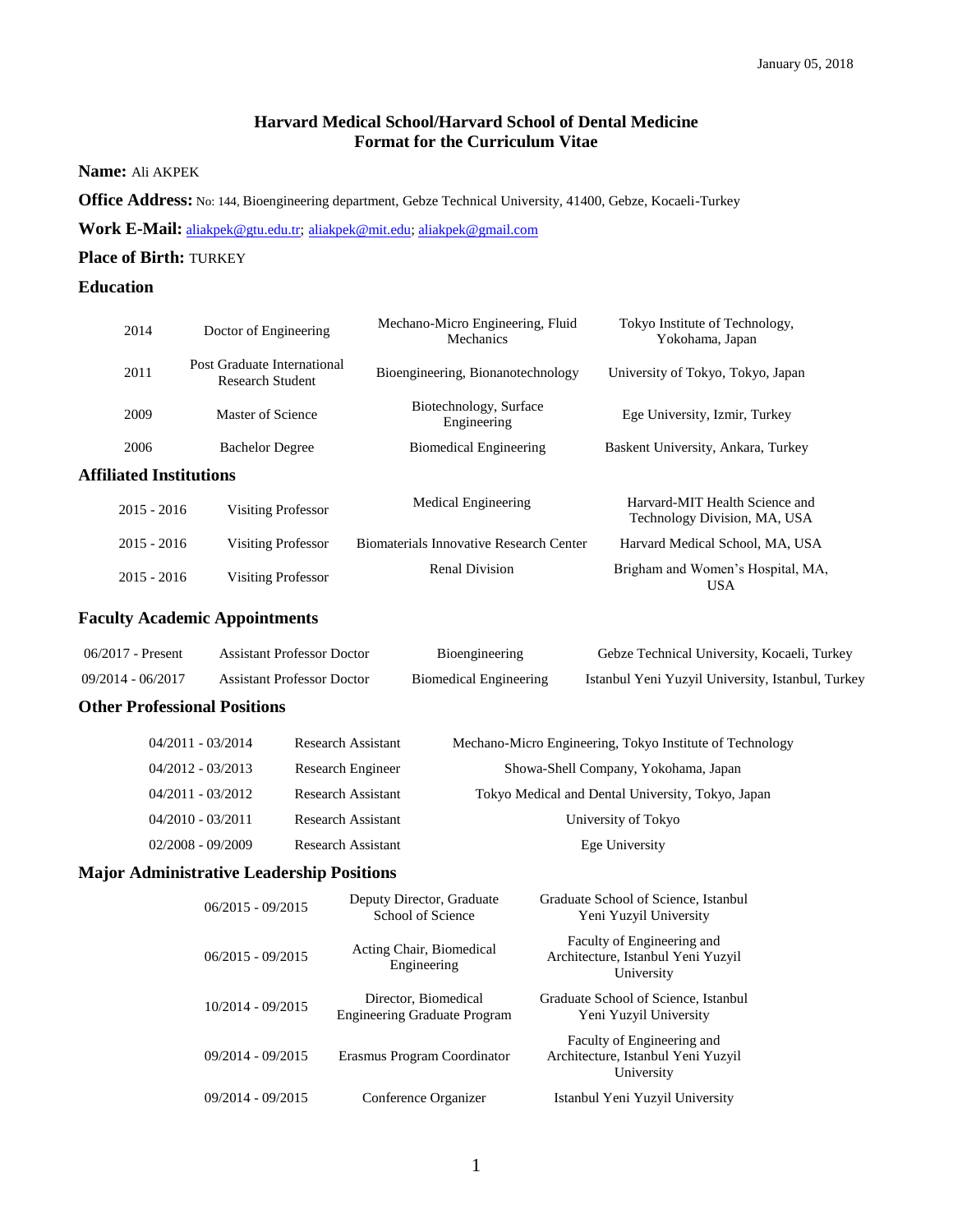#### **Committee Service**

| $06/2015 - 09/2015$ | Member of the Board, Graduate<br>School of Science                                | Graduate School of Science, Istanbul<br>Yeni Yuzyil University                 |
|---------------------|-----------------------------------------------------------------------------------|--------------------------------------------------------------------------------|
| $09/2014 - 09/2015$ | Chair, Biomedical Engineering<br>Graduate Program Admission<br>Committee          | Graduate School of Science, Istanbul<br>Yeni Yuzyil University                 |
| $09/2014 - 09/2015$ | Member, Biomedical<br>Engineering Graduate Transfer<br><b>Admission Committee</b> | Faculty of Engineering and<br>Architecture, Istanbul Yeni Yuzyil<br>University |
| $09/2014 - 09/2015$ | Member, Intern Committee                                                          | Biomedical Engineering Department,<br>Istanbul Yeni Yuzyil University          |
| $09/2014 - 09/2015$ | Member, Undergraduate<br><b>Dissertation Thesis Committee</b>                     | Biomedical Engineering Department,<br>Istanbul Yeni Yuzyil University          |

#### **Professional Societies**

| $09/2014 - 09/2015$      |                                                              | Istanbul Yeni Yuzyil University Biomedical Engineering Student Society |                                                 |
|--------------------------|--------------------------------------------------------------|------------------------------------------------------------------------|-------------------------------------------------|
| $09/2014$ - Present      |                                                              | Biomedical Engineering Society of Turkey                               |                                                 |
| $04/2014$ - Present      |                                                              | Society of Tokyo Institute of Technology Alumni                        |                                                 |
| $04/2012$ - Present      |                                                              | Japan Fluid Power System Society                                       |                                                 |
| 04/2009 - Present        | Japan Turkish Students Organization                          |                                                                        | Member and Elected<br>President (2011-<br>2012) |
| $04/2008$ - Present      | National Biotechnology Association                           |                                                                        | Member                                          |
| <b>Honors and Prizes</b> |                                                              |                                                                        |                                                 |
| 2015                     | Post-Doctoral Grant                                          | The Scientific and Technological<br>Research Council of Turkey         | Research                                        |
| 2014                     | <b>Graduation with First Grade</b><br>Honor with Distinction | Tokyo Institute of Technology                                          | Graduation                                      |

# **Report of Funded and Unfunded Projects**

<sup>2010</sup> Monbukagakusho

<sup>2009</sup> Graduation with First Grade

Scholarship

# **Funding Information**

2015 - 2016 PI, *Design of an air sterilization unit for medical purposes.* A new design of an air sterilization unit that sterilizes air with great efficiency from pollution and hospital infections and protects hospital residences health. This research will be funded by Ministiry of Science, Technology and Industry of Turkey.

Japan Ministry of Education,

Aduation with Distinction<br>
Ege University Graduation<br>
Graduation

France Containst Fechnology and Sport France Education

2015 - 2016 PI, *Improvement of Biomechanical Properties of Stereolithography Applied Tissue Engineered Heart valve Constructs*, TEHV Constructs are the cutting edge technology in artificial organ science however TEHVs have restricted lifetime due to their limited biomechanical specifications. This research is targeted to improve biomechanical properties of TEHV Constructs. This research will be funded by Harvard Medical School, Harvard-MIT Health Science & Technology Division and TUBITAK.

2012 - 2014 Researcher, *Non-uniform Temperature Field Problem In Viscosity Measurement*, In this study, the effects of non-uniform temperature field to viscosity measurement is investigated. Non-uniform temperature field is a serious problem that degregades the viscosity measurement accuracy and causes severe problems for the researches in academia and industry. This research is funded by A&D Company, Showa-Shell Company, Tokyo Institute of Technology and Monbukagakusho.

2011 - 2012 Researcher, *Adapting Magnetic Levitating Artificial Blood Pump As a Vibrational Viscometer*, When an artificial blood pump (or simply an artificial heart) is used in a patient, thrombosis occurs and red blood cells start to accumulate within the interior surface of the blood pump. In a couple of years, this accumulated red blood cells cause serious damages to the pump and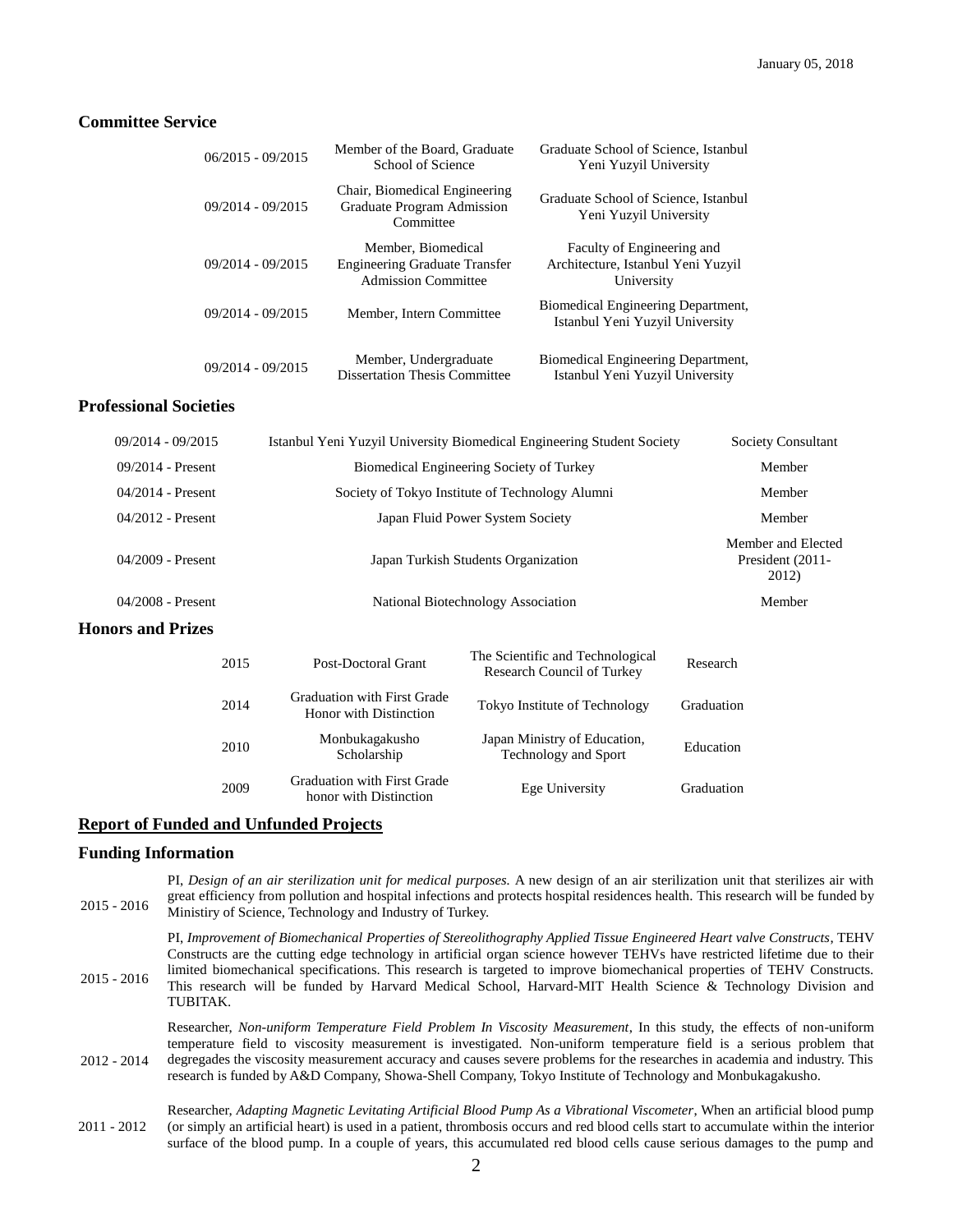therefore patients need to replace their pumps. This research is funded by Tokyo Institute of Technology, Tokyo Medical Dental University, MedTech Heart Company and Monbukagakusho.

2010 - 2011 Researcher, *Nanochannel Fabrication Methodologies For Cell Fusion*, The purpose of this project was to convert somatic cells into embryonic stem cells by the help cell fusion technology that is a new brach of regenerative medicine which aims to fuse somatic cells and embryonic cells and converts somatic cells into embryonic cells. This research is funded by University of Tokyo and Monbukagakusho.

> Researcher, *Comparision of antibacterial properties of Ion implanted and conventionel nanoparticle treated medical textiles*, Project aims to compare the antibacterial efficiencies of  $TiO<sub>2</sub>$  and Ag ion beam implanted and Ag nanoparticle applied

2009 - 2010 medical textiles againist one of the most deathliest hospital infection called Medicinal Resistant Staphylococcus Aureus (MRSA). The project aims to develop medical textiles with antibacterial ability. This project is funded by TUBITAK and Russian Foundation for Basic Research (RFBR)

#### **Report of Local Teaching and Training**

#### **Teaching of Students in Courses**

| Autumn<br>2014 - 2015<br>$2016 - 2017$   | <b>Biomechanics</b><br>3rd year students                                                   | Istabul Yeni Yuzyil University,<br>35 students, 3 hr session per week for 15 weeks                                    |
|------------------------------------------|--------------------------------------------------------------------------------------------|-----------------------------------------------------------------------------------------------------------------------|
| Autumn<br>$2014 - 2015$<br>$2016 - 2017$ | Microelectromechanical Systems<br>4th year students                                        | Istanbul Yeni Yuzyil University,<br>41 students, 3 hr session per week for 15 weeks                                   |
| Autumn<br>$2014 - 2015$                  | Calibration and Maintenance of<br><b>Medical Equipments</b><br>4th year students           | Istanbul Yeni Yuzyil University,<br>32 students, 3 hr session per week for 15 weeks                                   |
| Autumn<br>$2014 - 2015$<br>$2016 - 2017$ | English for Biomedical Engineers I<br>4th year students                                    | Istanbul Yeni Yuzyil University,<br>6 students, 3 hr session per week for 15 weeks                                    |
| Autumn<br>$2014 - 2015$                  | English for<br>Electric- Electronic Engineering I<br>4th year students                     | Istanbul Yeni Yuzyil University,<br>47 students, 3 hr session per week for 15 weeks                                   |
| Autumn<br>2014 - 2015<br>$2016 - 2017$   | <b>Dissertation Project I</b><br>4th year students                                         | Istabul Yeni Yuzyil University,<br>26 students, 3 hr session per week for 15 weeks                                    |
| Spring<br>$2014 - 2015$                  | Nanotechnology in Medical Field<br>3rd year students                                       | Istabul Yeni Yuzyil University,<br>52 students, 3 hr session per week for 15 weeks                                    |
| Spring<br>$2014 - 2015$<br>Sprng         | Healthcare Technology Management<br>3rd year students<br>Physiology for Engineers          | Istabul Yeni Yuzyil University,<br>32 students, 3 hr session per week for 15 weeks<br>Istabul Yeni Yuzyil University, |
| $2014 - 2015$<br>Spring                  | 2nd year students<br>English for Biomedical Engineers II                                   | 33 students, 3 hr session per week for 15 weeks<br>Istabul Yeni Yuzyil University,                                    |
| $2014 - 2015$                            | 4th years students<br>English for                                                          | 21 students, 3 hr session per week for 15 weeks                                                                       |
| Spring<br>$2014 - 2015$                  | Electric Electronic Engineers II<br>4th year students                                      | Istabul Yeni Yuzyil University,<br>37 students, 3 hr session per week for 15 weeks                                    |
| Spring<br>$2014 - 2015$                  | Dissertation Project II<br>4th year students                                               | Istabul Yeni Yuzyil University,<br>26 students, 3 hr session per week for 15 weeks                                    |
| Spring<br>$2014 - 2015$                  | Leadership and Innovation in<br>Healthcare Technology Management<br>1 year Master students | Istabul Yeni Yuzyil University,<br>2 students, 3 hr session per week for 15 weeks                                     |
| Spring<br>$2014 - 2015$                  | <b>Biomedical Nanotechnology</b><br>1st year Master students                               | Istabul Yeni Yuzyil University,<br>2 students, 3 hr session per week for 15 weeks                                     |
| Spring<br>2014 - 2015                    | Advanced Studies in Mathematical Physiology<br>1st year Master students                    | Istabul Yeni Yuzyil University,<br>2 students, 3 hr session per week for 15 weeks                                     |

# **Formally Supervised Graduate Trainees**

2015 - 2017 Doğan Esen, A New Concept Design for Bionic Arms, Master Thesis, Graduation expected in March 2017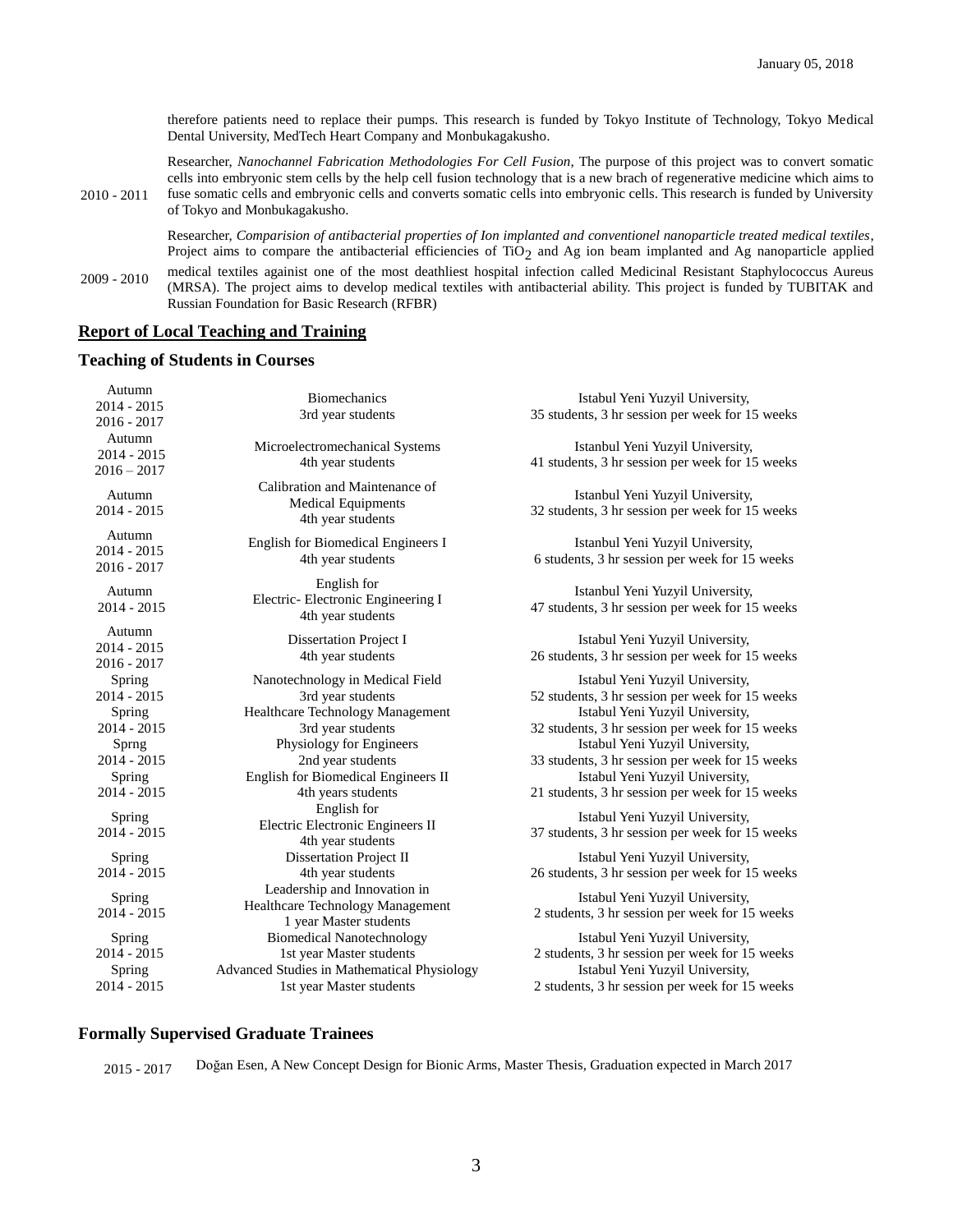#### **Formally Supervised Undergraduate Trainees (Only Notable Students)**

| $2014 - 2015$ | Cağlar Çiftçioğlu, Biomedical Engineer, MATLAB ve ARDUNIO ile uzaktan kontrollü Santrifuj Çalıştırma /Remote<br>Control Operating Centrifuge with MATLAB and ARDUNIO                                                |
|---------------|---------------------------------------------------------------------------------------------------------------------------------------------------------------------------------------------------------------------|
| $2014 - 2015$ | Sabri Bulut, Alican Özçinar, Biomedical Engineer, X-Işını Görüntülerinde Kırık Tespitini Kolaylaştıran Segmentasyon<br><i>Calismalari</i> /Segmentation Studies in X-Ray Images to Easify Bone Fractures            |
| $2014 - 2015$ | Betül Altınsu, Biomedical Engineer, Otoklav Cihazının MATLAB ve Simulink Ortamında İncelenmesi ve Modellenmesi<br>Autoclave Simulation Using MATLAB/SIMULINK                                                        |
| $2014 - 2015$ | Tuba Uçar, Biomedical Engineer, Görme Kaybı veya Engeli Olan Diyabet Hastaları İçin İnsulin Kalemi Tasarımı /A<br>New Design of Insulin Pen for Diabetus Mellitus Patients With Loss of Sight or Handicapped        |
| $2014 - 2015$ | Enes Üstündağ, Biomedical Engineer, Küvöz içi Gürültü Ölçümü /Noise Measurement in Infant Incubator                                                                                                                 |
| $2014 - 2015$ | Burak Kutlu, Biomedical Engineer, Mekanik Kalp Kapağı Obstrüksiyonu, Gürültü Analizi ve Kalp Kapağı Tasarımı<br><i>Úzerine Bir Çalışma</i> /Obstruction, Noise Analysis and New Designes of Mechanical Heart Valves |
| $2014 - 2015$ | Özgür Devran Koyun, Biomedical Engineer, Pnömatik Tüp Taşıma Sistemlerinde Yeni Yaklaşımlar, New Approaches in<br>Pneumatic Tube Transport Systems                                                                  |
| $2014 - 2015$ | Aylin Çetin, M. Bilal Kayacıoğlu, Önder Efe, Biomedical Engineer, Milli Ritim Holter Tasarımı /A New Design for a<br>National Rhythm Holter                                                                         |
| $2014 - 2015$ | Sercan Sari, Biomedical Engineer, Yerli Ultrasonik Nebülizatör Tasarımı /A New Design for a National Ultrasonic<br>Nebulizer                                                                                        |

#### **Local Invited Presentations**

| 2014 |  | Invited Speaker, What is Biomedical Engineering?, Gaziosmanpaşa High School, Istanbul, Turkey |  |
|------|--|-----------------------------------------------------------------------------------------------|--|
|------|--|-----------------------------------------------------------------------------------------------|--|

- 2015 Invited Speaker, What is Biomedical Engineering?, Kemal Has High School, Istanbul, Turkey
- 2015 Invited Speaker, What is Biomedical Engineering?, Trakya College, Tekirdag, Turkey
- 2014 Panel Chair, Career of a Biomedical Engineer in Goverment, Istanbul Yeni Yuzyil University
- 2015 Panel Chair, New Trends in Diagnostic Technologies, Siemens, Istanbul Yeni Yuzyil University
- 2015 Panel Chair, Career paths in Biomedical Engineering, Istanbul Yeni Yuzyil University
- 2015 Panel Chair, Auction and Sales Management in Biomedical Engineering, Istanbul Yeni Yuzyil University
- 2015 Panel Chair, Calibration Technologies in Biomedical Engineering and Effect in Diagnostic and Treatment, Istanbul
- Yeni Yuzyil University
- 2015 Panel Chair, New Trends in Diagnostic Technologies, Toshiba, Istanbul Yeni Yuzyil University

#### **Report of Regional, National and International Invited Teaching and Presentations**

- 2014 Designing a Magnetic Levitated Artificial Blood Pump as a Vibrational Viscometer, Fatih University Institute of Biomedical Engineering
- 2014 Designing a Magnetic Levitated Artificial Blood Pump as a Vibrational Viscometer, Bogazici University Institute of Biomedical Engineering
- 2012 Effect of Non-Uniform Temperature Field in Viscosity Measurement, Japan Fluid Power Society, Fukuoka, Japan
- Ion Implantation on Textile Surfaces, National Biotechnology Conference, Antalya, Turkey

# 2009

# **Report of Clinical Activities and Innovations**

## **Clinical Innovations**

| Magley Blood Pump as a<br><b>Blood Viscometer</b> | decide when to replace the pumps. When thrombosis occurs and red blood cells accumulate inside the blood<br>pump, the viscosity of the blood inside the pump starts to increase. In our study, the impeller of the blood<br>pump is improved not only to rotate but also to vibrate with a specific frequency. As the viscosity of the blood<br>starts to increase, the force which is necessary to keep the vibration frequency of the impeller constant starts to<br>increase. Therfore, there is a linear relationship between the electromagnetic driving force thet keeps the |
|---------------------------------------------------|------------------------------------------------------------------------------------------------------------------------------------------------------------------------------------------------------------------------------------------------------------------------------------------------------------------------------------------------------------------------------------------------------------------------------------------------------------------------------------------------------------------------------------------------------------------------------------|
|                                                   | impeller in constant frequency and the viscosity of the blood. By capitalizing this relationship, the viscosity of                                                                                                                                                                                                                                                                                                                                                                                                                                                                 |
|                                                   | the blood and also ideal replacement time for blood pumps may be determined.                                                                                                                                                                                                                                                                                                                                                                                                                                                                                                       |

This project aims to detect the amount of thrombosis within the artificial blood pumps and help the experts to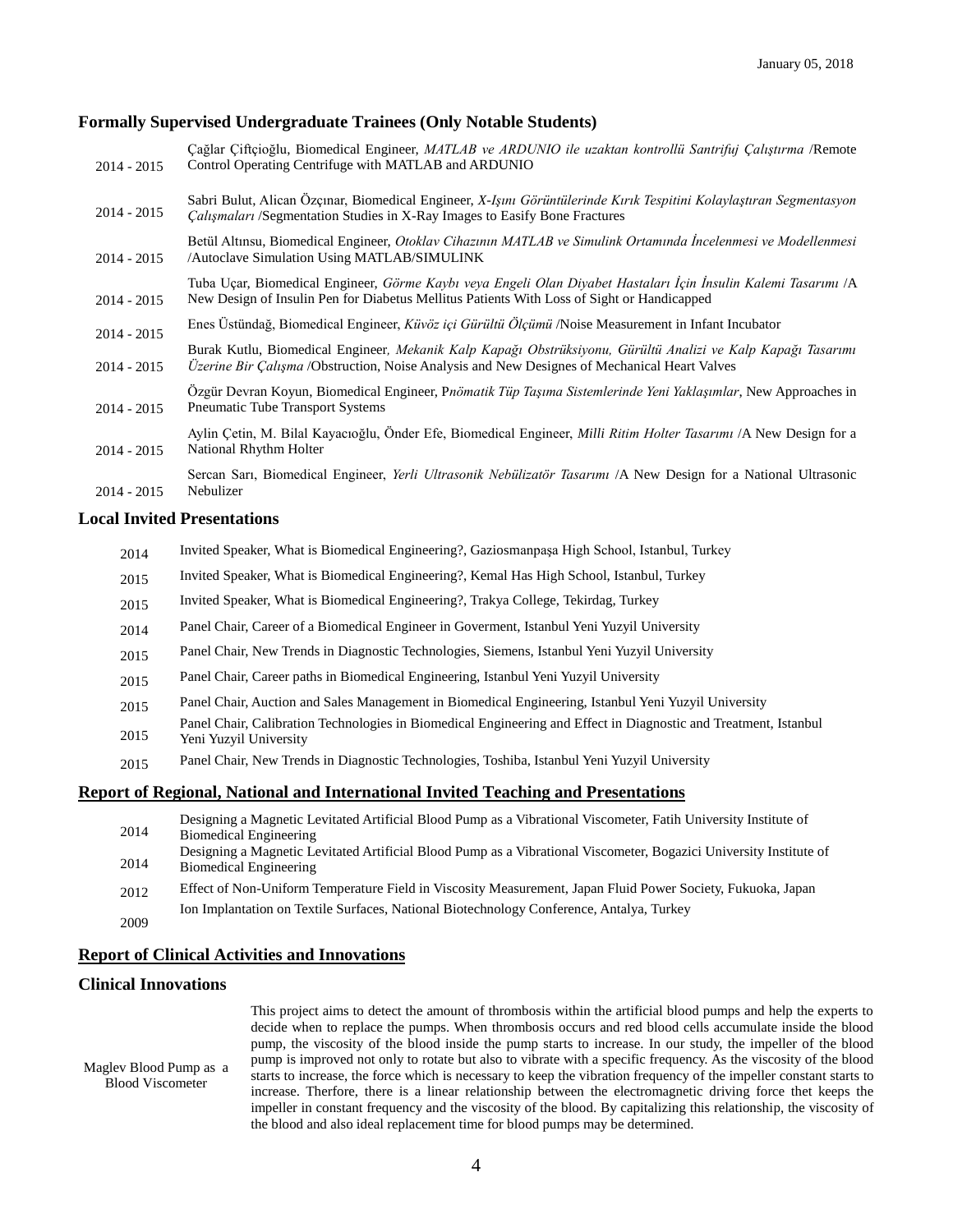Infinite antibacterial effect in Medical Textiles

Project aims to compare the antibacterial efficiencies of  $TiO<sub>2</sub>$  and Ag ion beam implanted and Ag nanoparticle applied medical textiles againist one of the most deathliest hospital infection called Medicinal Resistant Staphylococcus Aureus (MRSA). The project aims to develop medical textiles with infinite antibacterial ability. Ag and  $TiO<sub>2</sub>$  are very well known antibacterial agents. Metal Vapour Vacuum Arc (MEVVA) ion implantation device was used to implant Ag and  $TiO<sub>2</sub>$  ion beams to the surfaces of medical textiles.

#### **Report of Technological and Other Scientific Innovations**

Non-uniform Temperature Field Problem In Viscosity Measurement

The magnitude of this non-uniform temperature field and it's effect to viscosity measurement is detailly investigated and based on the research results, a design of new vibrational viscometer with minimum nonuniform temperature field is proposed. In addition to that, a non-dimensional parameter (Akpek number) for acceptable heating speed is proposed for current viscometers as a solution to non-uniform temperatre field problem they have.

#### **Report of Scholarship**

#### **Publications**

**1. Ali Akpek**, "*Stereolitografi ile Üç Boyutlu (3B) olarak Yazılmış olan Yapay Kalp Kapakçıklarının Biyouyumluluk Özelliklerinin Analizi*", GU-Journal of Engineering and Architecture

**2. Ali Akpek**, "*Yapay Kalp Destek Ünitesinin Kanda Trombojenez Ölçümü Gerçekleştiren Titreşimli Viskometre Olarak Adapte Edilmesi*", GU-Journal of Engineering and Architecture

**3. A. Akpek**, *"Effect of Non-Uniform Temperature Field in Viscosity Measurement",* **Journal of Visualization, May 2016, Volume 19, Issue 2, pp 291–299 (2015), DOI: 10.1007/s12650-015-0311-0**

**4. A. Akpek**, A.G. Nikolaev, G.Yu. Yushkov, E.M. Oks, A. Oztarhan, E. Kocabas, E.S. Urkac I.G. Brown, "*Modification of anti-bacterial surface properties of textile polymers by vacuum arc ion source implantation*", **Applied Surface Science**, **Vol: 310, P: 51-55(2014)**

**5. Ali Akpek,** Chongho Youn, Atsushi Maeda, Nobuyuki Fujisawa, Toshiharu Kagawa, *"Effect of Thermal Convection on Viscosity Measurement in Vibrational Viscometer",* **Journal of Flow Control, Measurement & Visualization Volume 2:1 (2014)**

**6. Ali Akpek**, Chongho Youn, Toshiharu Kagawa, *"A Study on Vibrational Viscometers Considering Temperature Distribution Effect"*, **International Journal of the Japan Fluid Power System Society Vol. 45 No. 3**

**7.** Y.C. Li, Y.S .Zhang, **A. Akpek**, S.R. Shin, A. Khademhosseini, "*4D bioprinting: the next-generation technology for biofabrication enabled by stimuli-responsive materials*", **Biofabrication 9 (2017) 012001,** DOI: 10.1088/1758- 5090/9/1/012001

**8.** W. Liu, M. A. Heinrich, Y. Zhou, **A. Akpek**, N. Hu, X. Liu, Z. Zhong, X. Jin, Y.S. Zhang, A. Khademhosseini, "*Direct Extrusion Bioprinting of 3D Cell-Laden Gelatin Methacryloyl (GelMA) Constructs with High Structural Fidelity and Enhanced Bioactivity*", Advanced Healthcare Materials (**DOI: 10.1002/adhm.201601451**)

**9.** Huseyin Avci, Fatma Dogan Guzel, Salim Erol, **Ali Akpek, "***Recent advances in organ-on-a-chip technologies and future challenges: A Review*", Turkish Journal of Chemistry, **(DOI: 10.3906/kim-1611-35)**

**10. Ali Akpek, "**Effect of Ambient Temperature Variations on Particle Dimesions in Ultrasonic Nebulizers during Cold Vaporization", **Advances in Science, Technology and Engineering System Journal, Vol. 2 No.3 946 - 950, 2017, (DOI: 10.25046/aj0203119)**

**11.** Wei, W., Li, Y., Yang, H., Nassab, R., Shahriyari, F., **Akpek, A.,** ... & Zhang, Y. S. **(2017). 3D Printed Anchoring Sutures for Permanent Shaping of Tissues.** *Macromolecular bioscience***,** *17***(12).**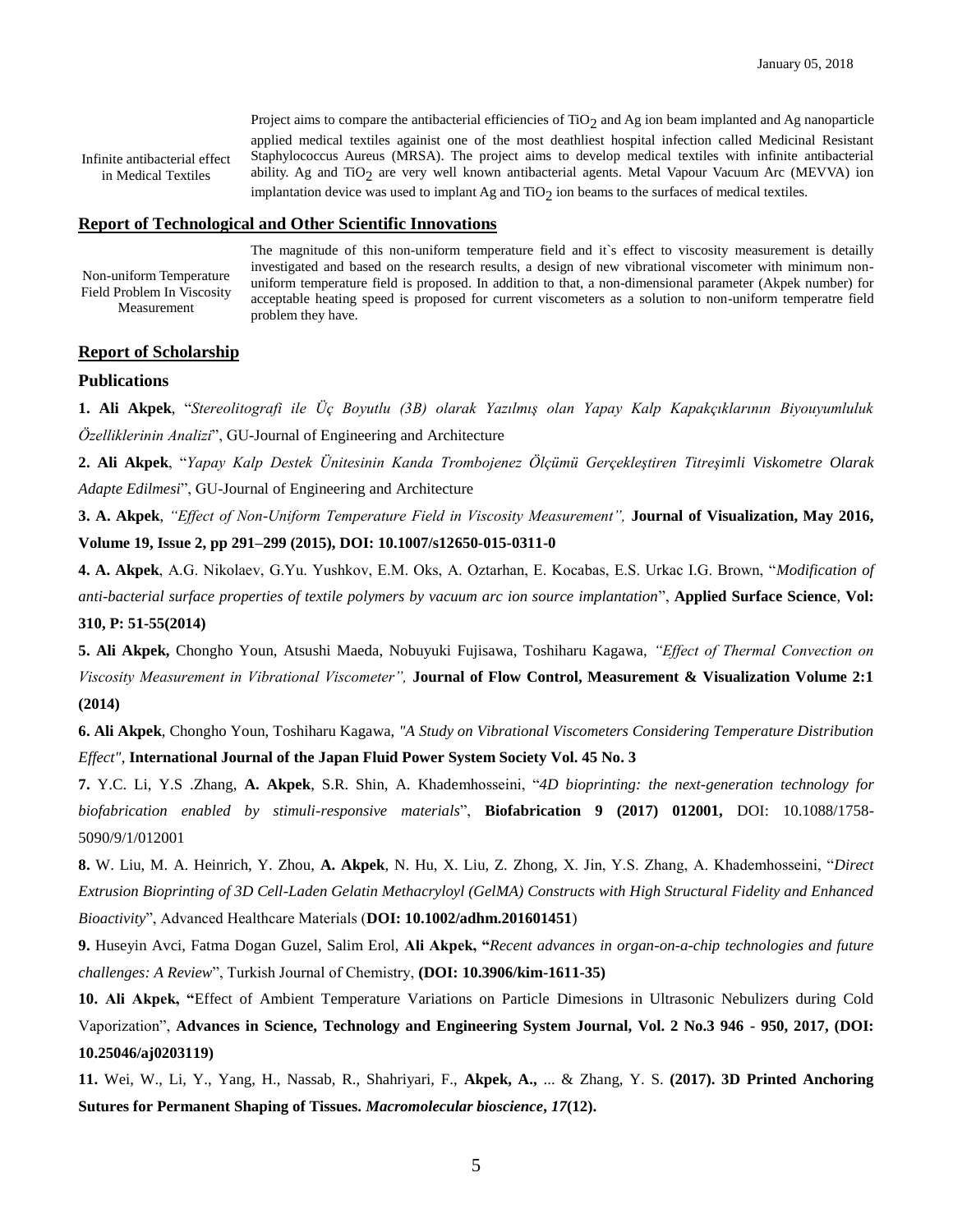**12. Akpek, Ali.** Triküspit Kalp Kapakçıklarının Üç Boyutlu (3B) Biyobaskı Metotları ile Fabrikasyonu. *Süleyman Demirel Üniversitesi Fen Bilimleri Enstitüsü Dergisi***, 2017, DOI: 10.19113/sdufbed. 57066-Online Yayınlanma: 27.10. 2017.**

**13. Ali Akpek**, "*Hücre Füzyonu için Nano-Kanal tasarlanması*", Uluslararası katılımlı 19. Biyoteknoloji Kongresi, Eskişehir, Aralık 1-3, 2017

**14. Ali Akpek**, "*Organ Çipleri*", Uluslararası katılımlı III. Tıbbi Tedarik Zinciri Yönetimi kongresi, Antalya, Aralık, 7-10, 2017

**15. Ali Akpek**, "*Uluslararası Arenada Biyomedikal Mühendisliği Eğitimi (Japonya Modeli)"*, Uluslararası katılımlı III. Tıbbi Tedarik Zinciri Yönetimi kongresi, Antalya, Aralık, 7-10, 2017

**16. Ali Akpek**, "*Stereolitografi Yöntemi ile Kardiyovasküler Dokuların 3B Olarak Yazılması*" , **The Proceedings of XXI. National Biomedical Engineering Congress"**, Istanbul, Turkey, November 24-26, 2017

17. **Ali Akpek**, "*Stereolitografi ve FDM Yöntemleri ile çok katmanlı kalp kası dokularının 3B Olarak Yazılması*" , **The Proceedings of XXI. National Biomedical Engineering Congress"**, Istanbul, Turkey, November 24-26, 2017

**18. Ali Akpek**, Y.S. Zhang, A. Khademhosseini, Three Dimensional (3D) Bioprinting of Stereolithography Applied Tissue Engineered Artifical Heart Valves, **The Proceedings of XX. National Biomedical Engineering Congress"**, Page: 45 - 49, İzmir, Turkey, November 3-5, 2016

**19.** Onur Koçak, Elif Gürel, **Ali Akpek**, Arif Koçoğlu, "*Control Of Wheel Chair For Quadriplegia Patients: Design A Bioremotecontrol*" **The Proceedings of 9th International Conference on Electrical and Electronics Engineering(ELECO) 2015**, Bursa, Turkey, 26-28 November 2015

**20. Ali Akpek**, Chongho Youn, Toshiharu Kagawa, *"Temperature Control Problem of Vibrational Viscometers Considering Heat Generation and Heat Transfer Effect of Oscillators"*, **The Proceeding of Asian Control Conference (ASCC) 2013**, Istanbul, Turkey 23-26 June 2013

**21. Ali Akpek**, Chongho Youn, Toshiharu Kagawa, *"Analysis of vibrational viscometer considering heat generation and heat transfer problem"*, **The Proceedings on Autumn Conference of Japan Fluid Power System Society 2012**, p:154-156

**22. A. Akpek,** A.G. Nikolaev, K.P. Savkin, G.Yu. Yushkov, E.M. Oks, A. Oztarhan, E.H. Kocabas, E.S. Urkac, and I. Cireli, "Modification of the Textile Materials by Vacuum Arc Ion Source Implantation" **The Proceedings of 10th Int. Conf. On Material Modification with Particle Beams and Plasma Flows**, Page: 401:404

**23.** Ahmet Öztarhan, **Ali Akpek**, Efim Oks, Alexey Nikolaev. *"Modifying textiles with antibacterial effect, friction resistance, UV protection and electrostatic charge decay abilities by an alternative nanotextile technology called MEVVA ion implantation technique",* **The Proceedings of VI. Nanoscience and Nanotechnology Conference"**, Izmir, Turkey, June 15- 18, 2010

**24.** Ahmet Öztarhan**, Ali Akpek**, Efim Oks, Alexey Nikolaev,*"Modifying medical textiles with antibacterial and frictionresistance abilities by an alternative nanotextile technology called ion implantation technique"*, **The Proceedings of XV. National Biomedical Engineering Congress**, Antalya, Turkey, April 21-24, 2010

**25.** Tuba Uçar, Onur Koçak, **Ali Akpek**, "*A New Design of An Insulin Pen for Visually Impaired or Blind Diabetus Mellitus Patients"*, **The Procceddings of Medical Technologies National Congress (TIP TEKNO) 2016**, Page: 165 - 168, Antalya, Turkey, 27-29 October 2016

**26.** Betül Altınsu, Onur Koçak, **Ali Akpek**, *"Design and Analysis of an Autoclave Simulation Using MATLAB/Simulink"*, **The Procceddings of Medical Technologies National Congress (TIP TEKNO) 2016**, Page: 246 - 249, Antalya, Turkey, 27-29 October 2016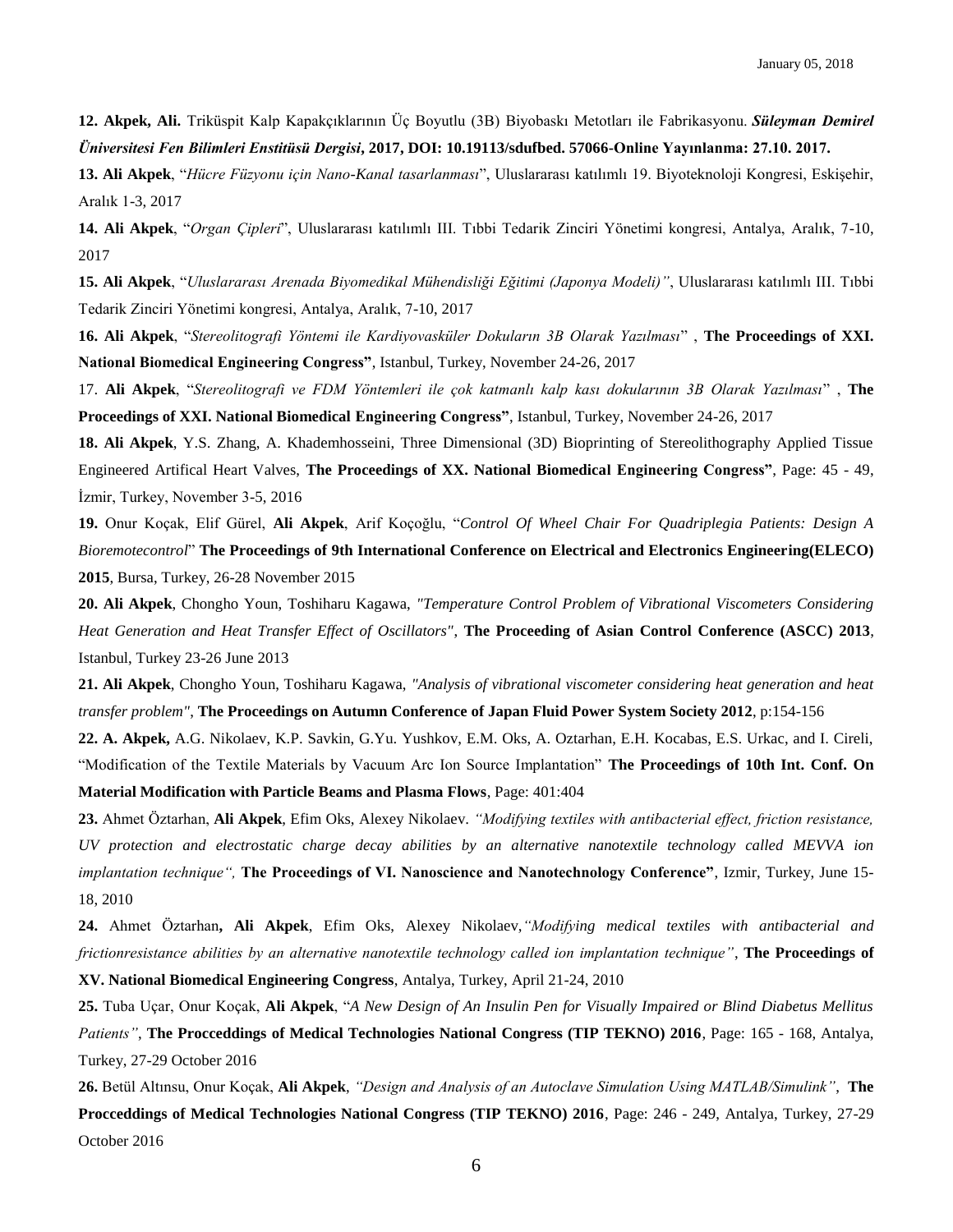**27.** Sercan Sarı, **Ali Akpek**, "*Design of a System That Measures the Effect of Environmental Temperature on Ultrasonic Nebulizers*", **The Proceedings of National Conference on Electrical and Electronics Engineering (ELECO) 2016**, Bursa, Turkey, 1 - 3 December 2016

**28.** Onur Koçak, Hüseyin Kurtuldu, **Ali Akpek**, Arif Koçoğlu, Osman Eroğul, "*A Medical waste Management Model for Public Private Partnership Hospitals",* **The Procceddings of Medical Technologies National Congress (TIP TEKNO) 2016**, Page: 231 - 234, Antalya, Turkey, 27-29 October 2016

**29.** Çağlar Çiftçioğlu, Onur Koçak, **Ali Akpek**, "*Remote Control of Centrifuge and Injection Systems via MATLAB and ARDUINO*",**The Proceedings of Medical Technologies National Congress (TIP TEKNO) 2015**, Page: 137-140, Muğla, Turkey, 15-18 October 2015

**30.** Semih Ahmet Cebeci, Çağlar Çiftçioğlu, Onur Koçak, **Ali Akpek**, "*Electronic Pillbox Design for Demantia Patients*", **The Proceedings of Medical Technologies National Congress (TIP TEKNO) 2015**, Page: 444 - 446, Muğla, Turkey, 15-18 October 2015

**31.** Sabri Bulut, Alican Özçınar, Çağlar Çiftçioğlu, **Ali Akpek**,"*A New Algorithm for Segmentation and Fracture Detection in X-Ray Images*", **The Proceedings of Medical Technologies National Congress (TIP TEKNO) 2015**, Page: 447- 450, Muğla, Turkey, 15-18 October 2015

**32. Ali Akpek**, E. E. Hameş-Kocabaş, Ö.Gübe, E.Oks, G. Yushkov, A. Nikolaev, A. Oztarhan "*İyon İmplantasyon Teknolojisini Nano Tekstil Alanında Kullanarak Özel Geliştirilmiş Medikal Tekstillerinin Üretilmesi"***, The Proceedings of XVI. National Biotechnology Congress**, Antalya, Turkey, December 13-16, 2009

**33. Ali Akpek**, E. E. Hameş-Kocabaş, Ö.Gübe, E.Oks, G. Yushkov, A. Nikolaev, A. Oztarhan "*Medikal kumaşlarda iyon implantasyon ve konvansiyonel nanoteknolojilerinin antibakteriyel etkilerinin karşılaştırılması*", **The Proceedings of XVI. National Biotechnology Congress**, Antalya, Turkey, December 13-16, 2009

**34. Ali Akpek**, E. E. Hameş-Kocabaş, Ö.Gübe, E.Oks, G. Yushkov, A. Nikolaev, A. Oztarhan, *"Comparison of antibacterial properties of ion implanted and conventional nano particle treated medical textiles"*, **The Proceedings of 16th International Conference on Surface Modification of Materials by Ion Beams (SMMIB)**,Odaiba, Tokyo, Japan, September 13-18 2009

**Thesis**

- 1. **Ali Akpek**, *"A Study on Non-Uniform Temperature Distribution Effect in Viscosity Measurement of Vibrational Viscometer"* , **Doctoral Thesis**, March 2014
- **2. Ali Akpek**, *"Comparision of antibacterial effects of medical textiles which ion beam implantation techniques or conventionel nanotechnology techniques applied",* **Master Thesis**, October 2009.

#### **Report of Professional Work Experience**

| $04/2014$ - Present | <b>Managing Partner</b>   | Advanced Biomedical Engineering<br>Center (IBUTEM Ltd. Co.), Ankara,<br>Turkey |
|---------------------|---------------------------|--------------------------------------------------------------------------------|
| $04/2014$ - Present | Founder & General Manager | Alia Initiative Ltd. Co., Ankara, Turkey                                       |
| $04/2010 - 03/2014$ | Consultant                | Advanced Biomedical Engineering<br>Center (IBUTEM Ltd. Co.), Ankara,<br>Turkey |
| $03/2008 - 03/2010$ | General Manager           | Akpek Textile Co., Izmir, Turkey                                               |
| $03/2008 - 03/2010$ | Founder & General Manager | Alaq Technology Ltd. Co., Izmir,<br>Turkev                                     |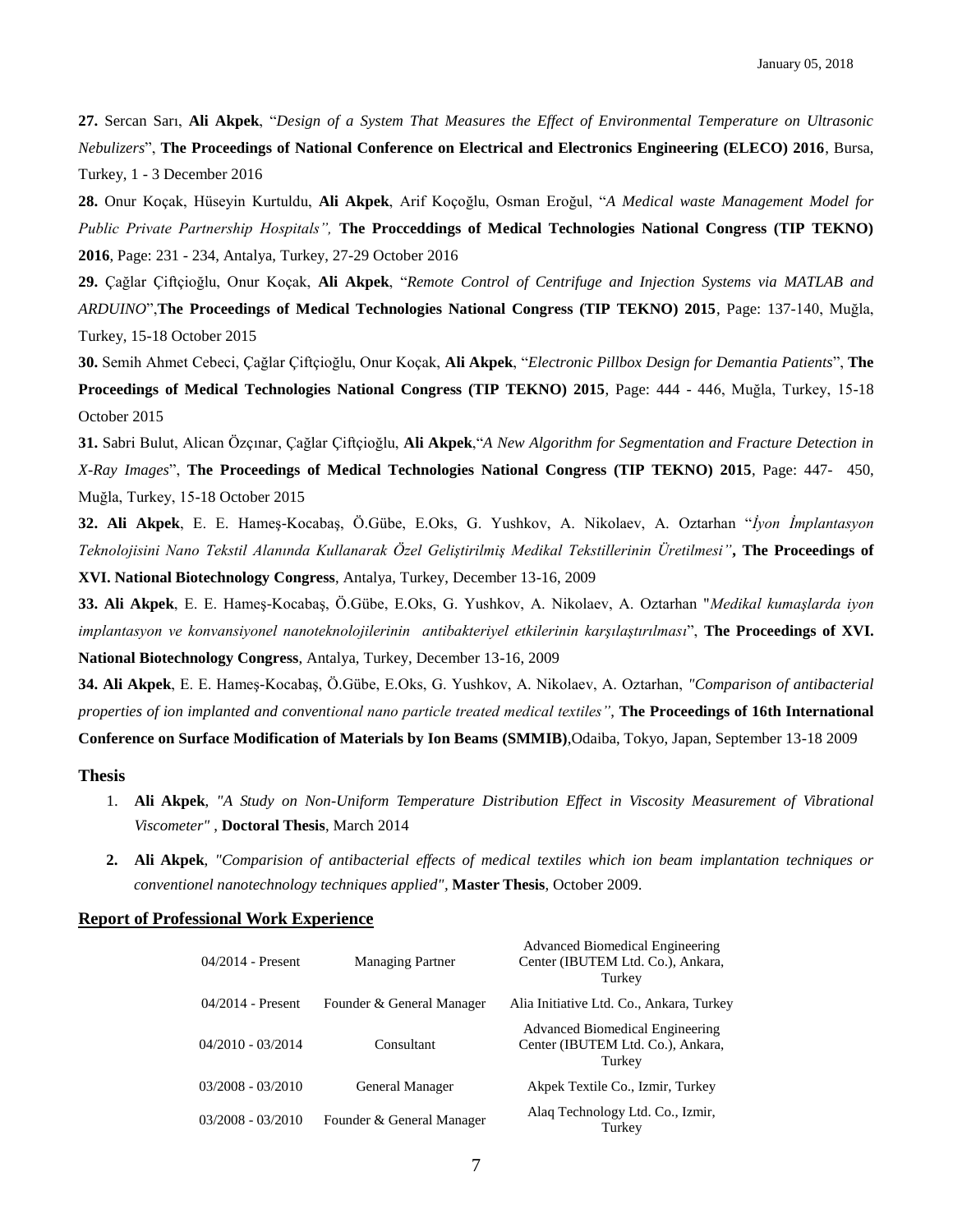# **Position Information**

| $04/2014$ - Present | Managing Partner, <b>IBUTEM Ltd. Co.</b> -ibutem.com.tr- is actively involved in S2B platform (Cooperation of<br>Medical Defense and Informatics Industrial Firms) which began studies as of the year 2011, brings together with the<br>knowledge and know-how of the defense industry and the health sector. The aim is, the production culture was<br>created by design and production of knowledge from the defense companies, transferred to the producer's in our<br>country's health and mainly used in domiciled abroad medical devices in the health care field nationalized.<br>As a Managing Partner, I am responsible from developing Business Plans, Product & Concept Design, Branding,<br>$\bullet$<br>Fundraising and Founder's issues |
|---------------------|-------------------------------------------------------------------------------------------------------------------------------------------------------------------------------------------------------------------------------------------------------------------------------------------------------------------------------------------------------------------------------------------------------------------------------------------------------------------------------------------------------------------------------------------------------------------------------------------------------------------------------------------------------------------------------------------------------------------------------------------------------|
| 04/2014 - Present   | Founder & General Manager, Alia Initiative Ltd. Co is a R&D Company dedicated to improve highly efficient<br>$\bullet$<br>sterilization units for hospitals. Seed Capital is directly obtained from Ministiry of Science, Technology and<br>Industry of Turkey.                                                                                                                                                                                                                                                                                                                                                                                                                                                                                       |
| 04/2010 - 03/2014   | Consultant, IBUTEM Ltd. Co. is doing as "angel entrepreneurships" to conducting biomedical engineering works<br>$\bullet$<br>qualified as "incubator company". Up to date IBUTEM helped the initiation of more than twenty bio related start-<br>ups in Turkey and raised more than 14,000,000\$.<br>As a Consultant, I was responsible from developing Product & Concept Design, Pitching, Team Formation,<br>$\bullet$<br><b>Education for Edge Technology</b>                                                                                                                                                                                                                                                                                      |
| 03/2008 - 03/2010   | General Manager, Akpek Textile Ltd. Co. is a 25 years old family company employes more than 40 employees.<br>$\bullet$<br>Company focuses on denim fabrication & marketing.<br>As General Manager, I was responsible of Branding, Business Plans, Product Design, Operations and Marketing<br>$\bullet$<br>Founder & General Manager, Alaq Technology Ltd. Co. was one of the first nanotextile company of Turkey. The<br>$\bullet$                                                                                                                                                                                                                                                                                                                   |
| $03/2008 - 03/2010$ | aim of the company was to produce antibacterial denims & underwears by the help of Ag Nanoparticles.<br>As General Manager, I was responsible from Branding, Marketing and Operations. Company failed due to<br>$\bullet$<br>Marketing issues.                                                                                                                                                                                                                                                                                                                                                                                                                                                                                                        |
| 09/2006 - 02/2008   | <i>Business Analyst</i> , <b>IIBA</b> consists of more than 400 Businessmen and Industrialists that are leading different business<br>$\bullet$<br>sectors including construction, retail, food, furniture and textile production in Turkey<br>As a Business Analyst, I was responsible from Human Resources and Technology Education of the member<br>$\bullet$<br>companies.                                                                                                                                                                                                                                                                                                                                                                        |

# **Narrative Report**

- As a person; I'm a hardworking and ambitious. When I work on a project, whatever happens I always complete the project. I don't know the word "give up" and If I fail I don't show any excuses, I take all the responsibility. This is my best personality characteristic. Since my childhood, I always loved the world of research. Creating new ideas, developing experimental setups, analyzing datas and finally achieving goals are my greatest pleasures in life. Due to my academic background, I get used to work interdisciplinary thus this made me a very good team player by working with scientists from very different research fields. I'm good at connecting new people and making friends.
- As a researcher; my academic background has given me the opportunity to expand my research experience by being part of multiple interdisciplinary research projects sponsored by both private and public institutions. As a result, not only have I learned to design well defined research projects that exhibit granting or contract potential, but also have developed relationships that could result in potential research collaborations with both industry and academia. Therefore, I believe the benefits of working alongside with partners from both the academic and industry realms will expand beyond the research community and will positively impact students, the university, and the general community. I firmly believe that a biomedical engineering research without an industrial impact is an unfinished research. Beyond everything my research philosophy can simply be explained by this five principles; vision, collaboration, dedication, adaptability and hard working.
- As a teacher; I try to emulate the passion, precision, and humor that I admired in my own best teachers when I am teaching. I am very well aware that universities and also government primarily promotes research activity but yet I do not consider teaching as an obligatory evil and try to ensure that my students know that their success in my classes and subsequent educational and professional enterprises are of my utmost concern. In my laboratory, I have extended a 7/24 welcome policy to bachelor, master and doctoral students who ask for my help. They are always welcome to ask help from me, whether or not I am directly related with their research. My role in here is to help them to feel and to be successful inside and also outside of the laboratory. I do not see a rigid dividing line between research and teaching. Good teachers need to be at the cutting edge of recent scholarship, in order to help students see the dynamism of Biomedical Engineering. Therefore, it is an inevitable conclusion that; a good teacher should also be a good researcher. My research strengthens my teaching and my teaching enlightens my research. Finally, I believe that my utmost goal as a teacher is to provide challenging courses that create self-confidence and perceptiveness of the importance of team work for the students. Therefore, students will increase their willingness to undertake more challenging subsequent coursework in outside departments and take a more rigorous approach to their own research at the end of my lectures.